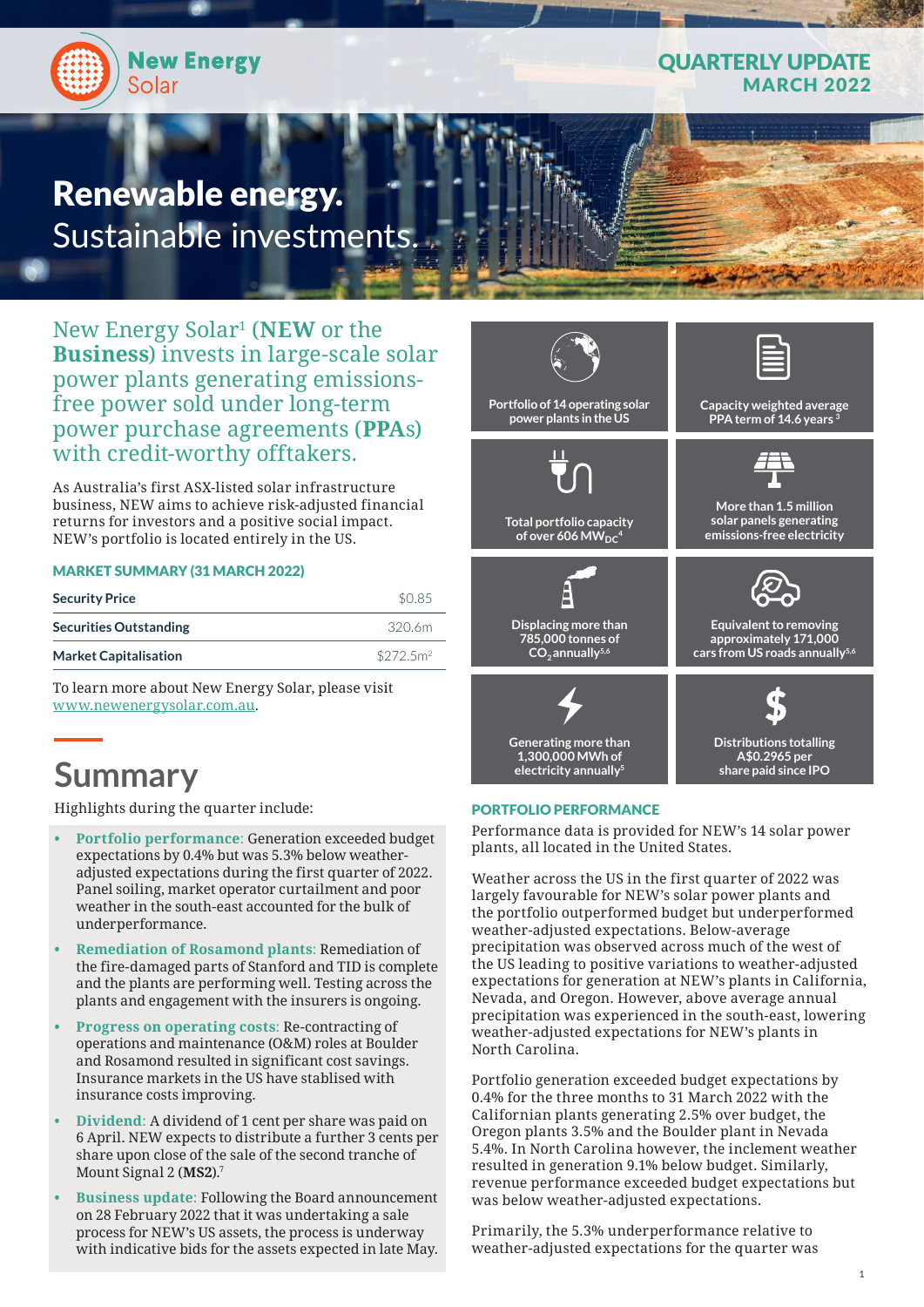attributable to panel soiling at MS2 in California, minor curtailment by the market operator CAISO in California and the inclement weather in North Carolina, including snow losses at some of the Rigel portfolio plants. There **Portfolio Generation Performance** were isolated instances of reduced tracker function and inverter malfunctions, but these were addressed promptly by the O&M teams and claims against equipment manufacturers lodged where warranted.

The remediation of the Rosamond plants saw the sites performing at full capacity this quarter.<br>————————————————————

#### *Portfolio Generation Performance* 40  $\overline{a}$



Cumulative Generation/Cumulative Weather Adjusted Budget (RHS) **Portfolio Revenue Performance**



### PROGRESS ON RESTORATION OF ROSAMOND PLANTS

By the end of the 2021 calendar year both the Rosamond  $R_{\text{t}}$  and  $R_{\text{t}}$  and  $R_{\text{t}}$  are current curtainsting  $R_{\text{t}}$ sites, Stanford and TID, were operating at or above 98% capacity and final commissioning of the remediated sections was on schedule. Commissioning is largely completed and expected to be finalised by the end of the first half of 2022. The remediation has seen the replacement of over 52,000 damaged panels with a large proportion successfully recycled. Certification of the recycling process including transportation, storage, processing, recycling, and disposal methods was provided by NEW's insurers in March 2022.

The plants have been performing in line with pre-fire expectations. Testing of specific sections of the site is continuing and similarly, NEW continues to work with its insurers to fully recover the cost of work and testing.



#### PROGRESS ON OPERATING COSTS

The EBITDA performance of the portfolio improved this quarter as a result of cost savings through re-contracting of operations and maintenance (O&M).

O&M costs at the Boulder and on the Rosamond plants over the next six years are expected to be reduced by over 60% (US\$11.3m). Approximately 20% of these savings will be re-invested into streamlining the replacement of faulty components to reduce downtime and the remaining 80% will contribute to improved profitability for those plants.

Insurance markets in the US have stabilised and insurance costs for the portfolio are expected to remain stable and potentially improve.

#### DIVIDEND

The dividend of 1 cent per share for the second half of 2021 declared on 11 February 2022 was paid on 6 April 2022.

On 10 February 2022, US Solar Fund (USF) announced that it was exercising its option to purchase a further 25% interest in MS2. NEW confirms that it expects to declare a further distribution to shareholders of 3.0 cents per share comprising special dividend and return of capital (subject to shareholder approval) components upon close of that sale and receipt of final customary regulatory approvals. NEW will communicate with shareholders to advise when the dividend component will be paid and when shareholders will be required to vote on the capital return component.

#### BUSINESS UPDATE

On 28 February 2022 the Board of NEW announced that it was undertaking a sale process for NEW's US assets. The process is being conducted by RBC Capital Markets.

The first stage of the sale process has commenced with parties expected to submit indicative bids in late May. Following the receipt of indicative bids, a more limited group of potential acquirers will be invited to conduct further diligence and submit binding bids. Should the second stage proceed as expected, negotiations to finalise a transaction will take place in the second half of 2022. NEW will update shareholders in accordance with its continuous disclosure obligations but notes that there is no guarantee that the process will proceed as expected or that any transaction will result.